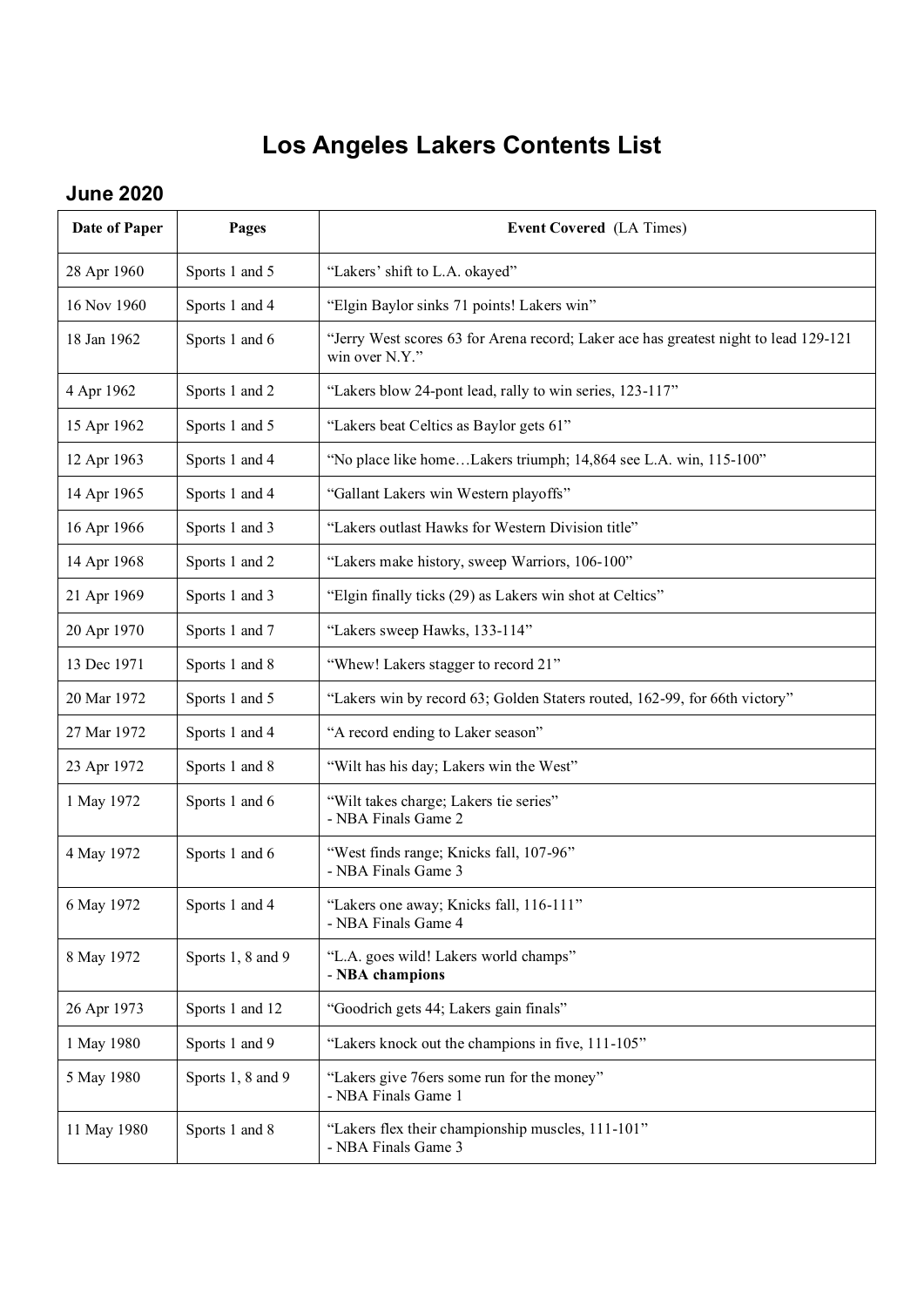| 15 May 1980  | Sports 1 and 12            | "Lakers surge without their captain; L.A. leads 3-2"<br>- NBA Finals Game 5                             |
|--------------|----------------------------|---------------------------------------------------------------------------------------------------------|
| 17 May 1980  | Sports 1 and 6             | "It's Magic! The new starting center puts Lakers over the top"<br>- NBA champions                       |
| 16 May 1982  | Sports 1 and 18            | "Lakers run away with West title"                                                                       |
| 28 May 1982  | Sports 1 and 8             | "Lakers rally to win Game 1, 124-117"<br>- NBA Finals Game 1                                            |
| 2 June 1982  | Sports 1 and 10            | "Magic gets flattened76ers get crushed, 129-108"<br>- NBA Finals Game 3                                 |
| 4 June 1982  | Sports 1 and 13            | "Lakers give little quarter and take solid looking 3-1 lead"<br>- NBA Finals Game 4                     |
| 9 June 1982  | Sports 1 and 6             | "A Memorable, Magical night for Lakers"<br>- NBA champions                                              |
| 21 May 1983  | Sports 1 and 17            | "The Lakers pull it out with touch of Magic"                                                            |
| 26 May 1984  | Sports 1 and 14            | "Lakers finally sink the Suns in West, and now head East"                                               |
| 23 May 1985  | Sports 1 and 15            | "Celtics and Lakers will play it again; Nuggets are routed, setting up rematch for NBA<br>Championship" |
| 31 May 1985  | Sports 1 and 11            | "Abdul-Jabbar dominates as Lakers even series, 1-1"<br>- NBA Finals Game 2                              |
| 3 June 1985  | Sports 1, 12 and 13        | "This time, Lakers give Celtics a physical education"<br>- NBA Finals Game 3                            |
| 8 June 1985  | Sports 1 and 15            | "Lakers get two chances for redemption"<br>- NBA Finals Game 5                                          |
| 10 June 1985 | Sports 1, 12, 16 and<br>20 | "Lakers leave Boston hanging in rafters"<br>- NBA champions                                             |
| 26 May 1987  | Sports 1 and 4             | "Lakers get a new flag, Seattle helps fold it; Western title comes easily in 133-102<br>win"            |
| 3 June 1987  | Sports 1 and 8             | "Laker fast break leaves Celtics broken, 126-113"<br>- NBA Finals Game 1                                |
| 5 June 1987  | Sports 1 and 14            | "Lakers clean up on Celtics again, 141-122"<br>- NBA Finals Game 2                                      |
| 10 June 1987 | Sports 1 and 8             | "Magic's hook reels in Celtics, 107-106"<br>- NBA Finals Game 4                                         |
| 15 June 1987 | Sports 1, 12 and 14        | "Lakers' fifth title is a feat of Magic"<br>- NBA champions                                             |
| 5 June 1988  | Sports 1 and 16            | "Lakers' history in Game 7 does repeat"                                                                 |
| 10 June 1988 | Sports 1 and 11            | "A sick Magic does the trick for Lakers"<br>- NBA Finals Game 2                                         |
| 13 June 1988 | Sports 1 and 17            | "Lakers show off their wheels in Detroit"<br>- NBA Finals Game 3                                        |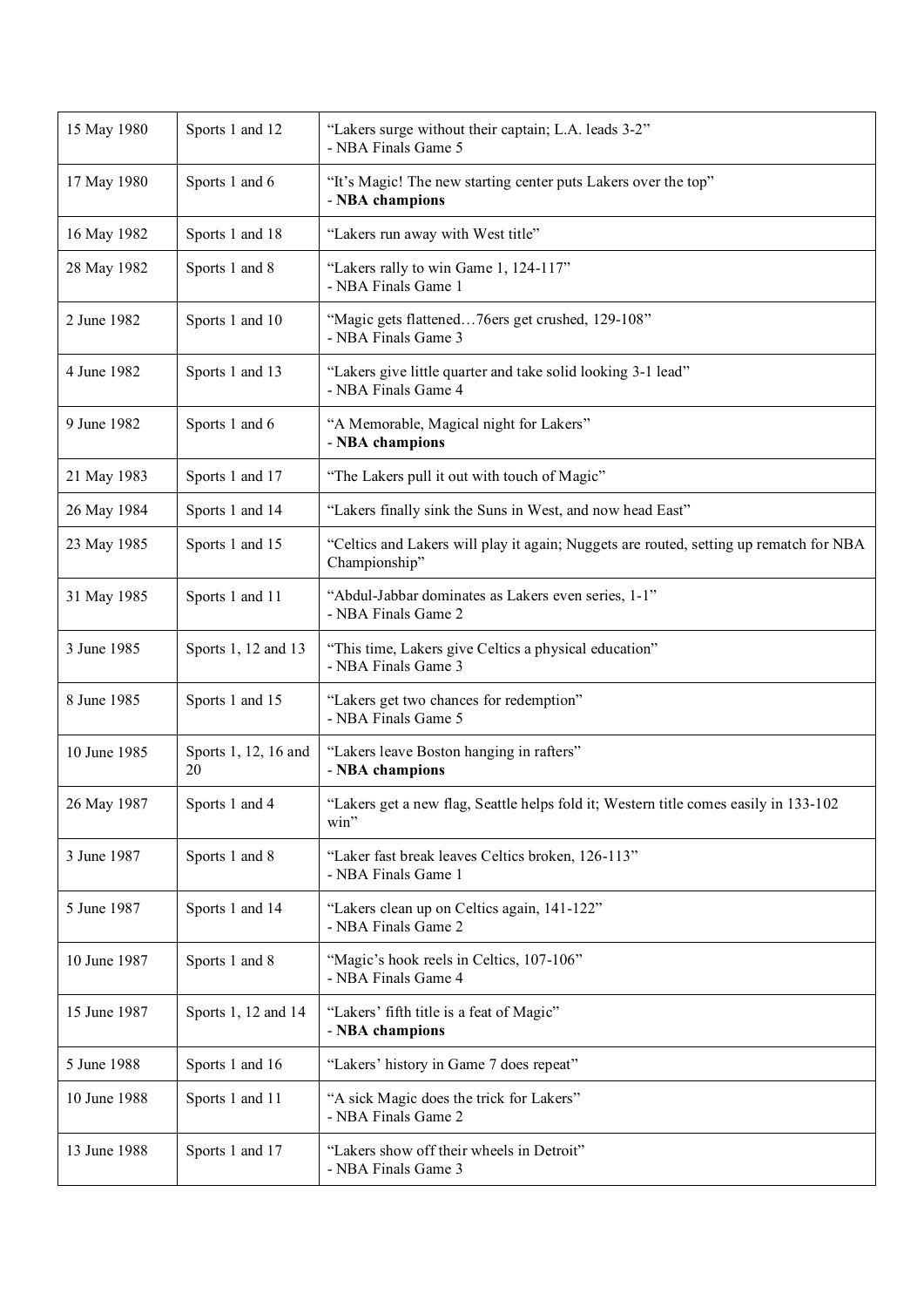| 20 June 1988 | Sports 1 and 15              | "Lakers go from a deep 6 to Game 7"<br>- NBA Finals Game 6                                                                            |
|--------------|------------------------------|---------------------------------------------------------------------------------------------------------------------------------------|
| 22 June 1988 | Sports 1, 6 and 9            | "Lakers repeat their title feat; L.A. wins for fifth time in the '80s"<br>- NBA champions                                             |
| 29 May 1989  | Sports 1 and 8               | "Lakers sweep into NBA Finals again, 122-117"                                                                                         |
| 31 May 1991  | Sports 1 and 6               | "Lakers survive final threat"                                                                                                         |
| 5 June 2000  | Sports 1 and 4               | "Wow! The West is won; Lakers' amazing fourth-quarter run earns them a spot in the<br>finals"                                         |
| 8 June 2000  | Sports 1 and 7               | "O'Neal is singular sensation with 43 points as Lakers set the pace"<br>- NBA Finals Game 1                                           |
| 10 June 2000 | Sports 1 and 6               | "Some pain, big gain; Bryant injured, but O'Neal powers Lakers to a 2-0 advantage"<br>- NBA Finals Game 2                             |
| 15 June 2000 | Sports 1 and 9               | "Bryant has Pacers' number in overtime after Shaq fouls out"<br>- NBA Finals Game 4                                                   |
| 20 June 2000 | Sports 1, 9 and 10           | "First at last; With Shaq and Kobe in the starring roles, Lakers win first championship<br>in a dozen years"<br>- NBA champions       |
| 28 May 2001  | Sports 1 and 9               | "Sweep sensation; Lakers eliminate Spurs with dominating victory to move into NBA<br>finals"                                          |
| 9 June 2001  | Sports 1 and 5               | "O'Neal, Bryant get Lakers even with 76ers, but it's not easy"<br>- NBA Finals Game 2                                                 |
| 11 June 2001 | Sports 1 and 5               | "Finishing touch; Horry scores Lakers' last seven points for 2-1 series lead"<br>- NBA Finals Game 3                                  |
| 14 June 2001 | Sports 1 and 5               | "Sitting ringside; Lakers take 3-1 edge and close in on second title in a row"<br>- NBA Finals Game 4                                 |
| 16 June 2001 | Sports 1, 4, 5, 6 and<br>8   | "Baq to Baq; O'Neal is MVP again as Lakers repeat title feat by holding off 76ers for<br>the fourth game in a row"<br>- NBA champions |
| 3 June 2002  | Sports 1 and 13              | "An epic hurdle; It takes overtime in Game 7 for Lakers to get past the Kings and into<br>finals again"                               |
| 6 June 2002  | Sports 1 and 6               | "Nearly 23-skiddoo; Huge early lead almost gets away, then L.A. pulls out victory<br>behind O'Neal"<br>- NBA Finals Game 1            |
| 8 June 2002  | Sports 1 and 8               | "Smurfing the Nets; Once again, there is no answer for O'Neal as Lakers take a 2-0<br>advantage"<br>- NBA Finals Game 2               |
| 10 June 2002 | Sports 1 and 10              | "On Dynasty's Doorstep; Lakers rally past Nets and series lead hits the big 3-0"<br>- NBA Finals Game 3                               |
| 13 June 2002 | Sports 1, 4, 7, 13<br>and 14 | "Threedom Rings; O'Neal is a three-peat MVP as Lakers finally cut down the Nets"<br>- NBA champions                                   |
| 1 June 2004  | Sports 1 and 5               | "Closing with a rush; Malone and Payton get their chance at a title"                                                                  |